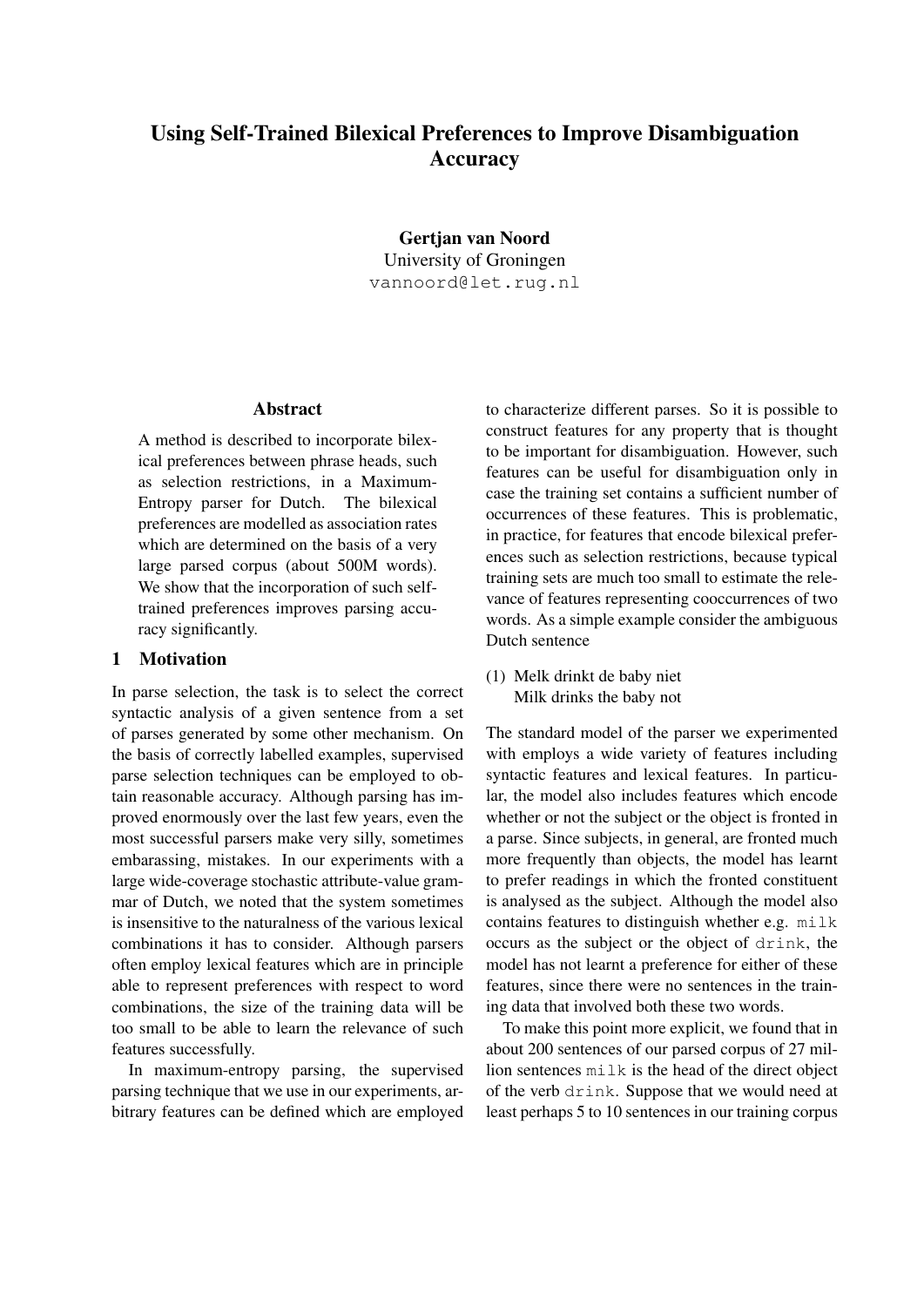in order to be able to learn the specific preference between milk and drink. The implication is that we would need a (manually labeled!) training corpus of approximately 1 million sentences (20 million words). In contrast, the disambiguation model of the Dutch parser we are reporting on in this paper is trained on a manually labeled corpus of slightly over 7,000 sentences (145,000 words). It appears that semi-supervised or un-supervised methods are required here.

Note that the problem not only occurs for artificial examples such as (1); here are a few mis-parsed examples actually encountered in a large parsed corpus:

- (2) a. Campari moet u gedronken hebben *Campari must have drunk you You must have drunk Campari*
	- b. De wijn die Elvis zou hebben gedronken als hij wijn zou hebben gedronken

*The wine Elvis would have drunk if he had drunk wine*

*The wine that would have drunk Elvis if he had drunk wine*

c. De paus heeft tweehonderd daklozen te eten gehad

*The pope had twohunderd homeless people for dinner*

In this paper, we describe an alternative approach in which we employ pointwise mutual information association score in the maximum entropy disambiguation model. Pointwise mutual information (Fano, 1961) was used to measure strength of selection restrictions for instance by Church and Hanks (1990). The association scores used here are estimated using a very large parsed corpus of 500 million words (27 million sentences). We show that the incorporation of this additional knowledge source improves parsing accuracy. Because the association scores are estimated on the basis of a large corpus that is parsed by the parser that we aim to improve upon, this technique can be described as a somewhat particular instance of self-training. Self-training has been investigated for statistical parsing before. Although naively adding self-labeled material to extend training data is normally not succesfull, there have been successful variants of self-learning for

parsing as well. For instance, in McClosky et al. (2006) self-learning is used to improve a two-phase parser reranker, with very good results for the classical Wall Street Journal parsing task.

Clearly, the idea that selection restrictions ought to be useful for parsing accuracy is not new. However, as far as we know this is the first time that automatically acquired selection restrictions have been shown to improve parsing accuracy results. Related research includes Abekawa and Okumura (2006) and Kawahara and Kurohashi (2006) where statistical information between verbs and case elements is collected on the basis of large automatically analysed corpora.

# 2 Background: Alpino parser

The experiments are performed using the Alpino parser for Dutch. In this section we briefly describe the parser, as well as the corpora that we have used in the experiments described later.

# 2.1 Grammar and Lexicon

The Alpino system is a linguistically motivated, wide-coverage grammar and parser for Dutch in the tradition of HPSG. It consists of over 600 grammar rules and a large lexicon of over 100,000 lexemes and various rules to recognize special constructs such as named entities, temporal expressions, etc. The grammar takes a 'constructional' approach, with rich lexical representations and a large number of detailed, construction specific rules. Both the lexicon and the rule component are organized in a multiple inheritance hierarchy. Heuristics have been implemented to deal with unknown words and word sequences, and ungrammatical or out-of-coverage sentences (which may nevertheless contain fragments that are analysable). The Alpino system includes a POS-tagger which greatly reduces lexical ambiguity, without an observable decrease in parsing accuracy (Prins, 2005).

# 2.2 Parser

Based on the categories assigned to words, and the set of grammar rules compiled from the HPSG grammar, a left-corner parser finds the set of all parses, and stores this set compactly in a packed parse forest. All parses are rooted by an instance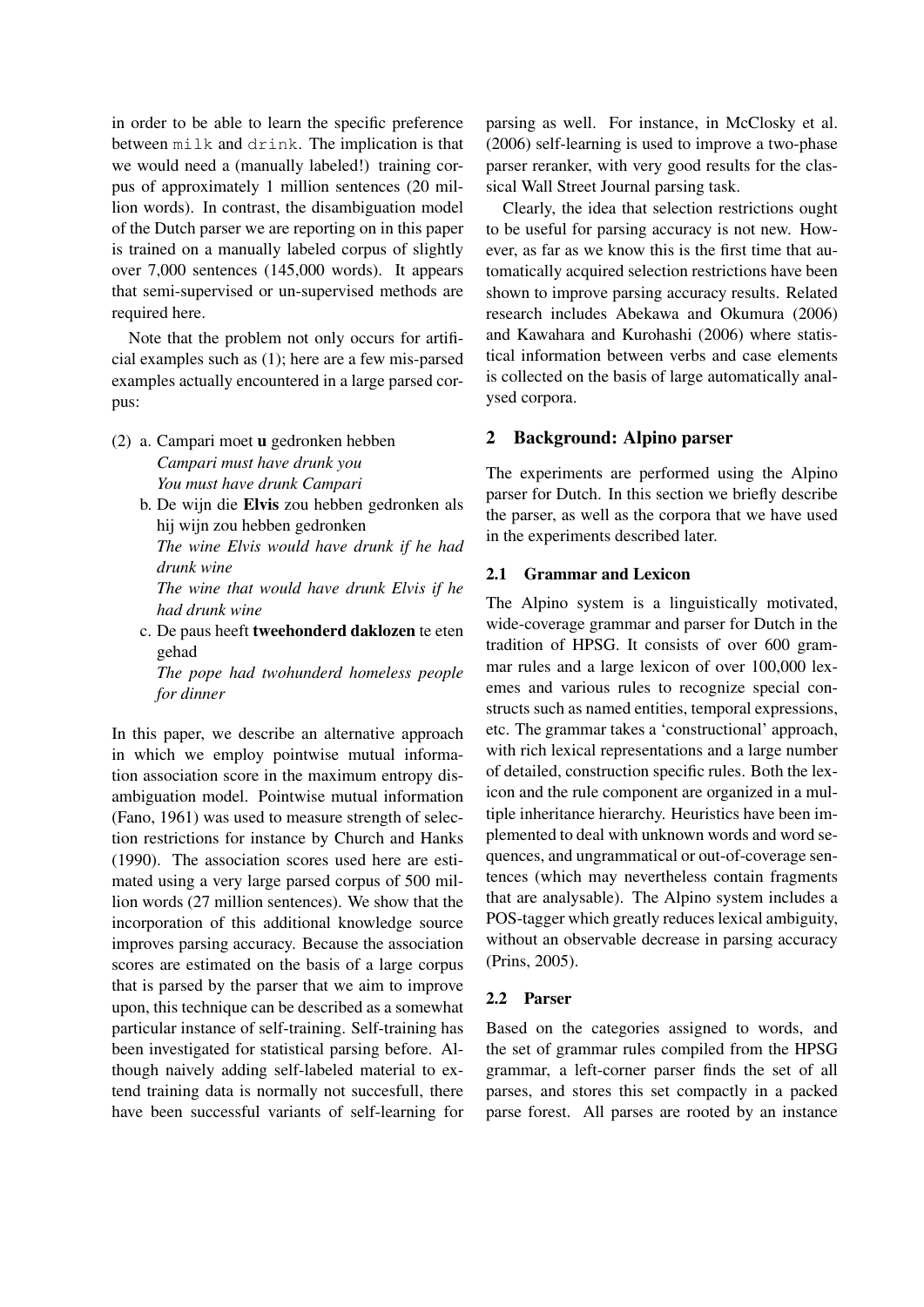of the top category, which is a category that generalizes over all maximal projections (S, NP, VP, ADVP, AP, PP and some others). If there is no parse covering the complete input, the parser finds all parses for each substring. In such cases, the robustness component will then select the best sequence of nonoverlapping parses (i.e., maximal projections) from this set.

In order to select the best parse from the compact parse forest, a best-first search algorithm is applied. The algorithm consults a Maximum Entropy disambiguation model to judge the quality of (partial) parses. Since the disambiguation model includes inherently non-local features, efficient dynamic programming solutions are not directly applicable. Instead, a best-first beam-search algorithm is employed (van Noord and Malouf, 2005; van Noord, 2006).

#### 2.3 Maximum Entropy disambiguation model

The maximum entropy model is a conditional model which assigns a probability to a parse  $t$  for a given sentence s. Furthermore,  $f_i(t)$  are the feature functions which count the occurrence of each feature  $i$  in a parse t. Each feature i has an associated weight  $\lambda_i$ . The score  $\phi$  of a parse t is defined as the sum of the weighted feature counts:

$$
\phi(t) = \sum_{i} \lambda_i f_i(t)
$$

If  $t$  is a parse of  $s$ , the actual conditional probability is given by the following, where  $T(s)$  are all parses of s:

$$
P(t|s) = \frac{\exp(\phi(t))}{\sum_{u \in T(s)} \exp(\phi(u))}
$$

However, note that if we only want to select the best parse we can ignore the actual probability, and it suffices to use the score  $\phi$  to rank competing parses.

The Maximum Entropy model employs a large set of features. The standard model uses about 42,000 different features. Features describe various properties of parses. For instance, the model includes features which signal the application of particular grammar rules, as well as local configurations of grammar rules. There are features signalling specific POS-tags and subcategorization frames. Other

features signal local or non-local occurrences of extraction (WH-movement, relative clauses etc.), the grammatical role of the extracted element (subject vs. non-subject etc.), features to represent the distance of a relative clause and the noun it modifies, features describing the amount of parallelism between conjuncts in a coordination, etc. In addition, there are lexical features which represent the cooccurrence of two specific words in a specific dependency, and the occurrence of a specific word as a specific dependent for a given POS-tag. Each parse is characterized by its feature vector (the counts for each of the 42,000 features). Once the model is trained, each feature is associated with its weight  $\lambda$ (a positive or negative number, typically close to 0). To find out which parse is the best parse according to the model, it suffices to multiply the frequency of each feature with its corresponding weight, and sum these weighted frequencies. The parse with the highest sum is the best parse. Formal details of the disambiguation model are presented in van Noord and Malouf (2005).

#### 2.4 Dependency structures

Although Alpino is not a dependency grammar in the traditional sense, dependency structures are generated by the lexicon and grammar rules as the value of a dedicated feature dt. The dependency structures are based on CGN (Corpus Gesproken Nederlands, Corpus of Spoken Dutch) (Hoekstra et al., 2003), D-Coi and LASSY (van Noord et al., 2006). Such dependency structures are somewhat idiosyncratic, as can be observed in the example in figure 1 for the sentence:

(3) waar en wanneer dronk Elvis wijn? where and when did Elvis drink wine?

# 2.5 Evaluation

The output of the parser is evaluated by comparing the generated dependency structure for a corpus sentence to the gold standard dependency structure in a treebank. For this comparison, we represent the dependency structure (a directed acyclic graph) as a set of named dependency relations. The dependency graph in figure 1 is represented with the following set of dependencies: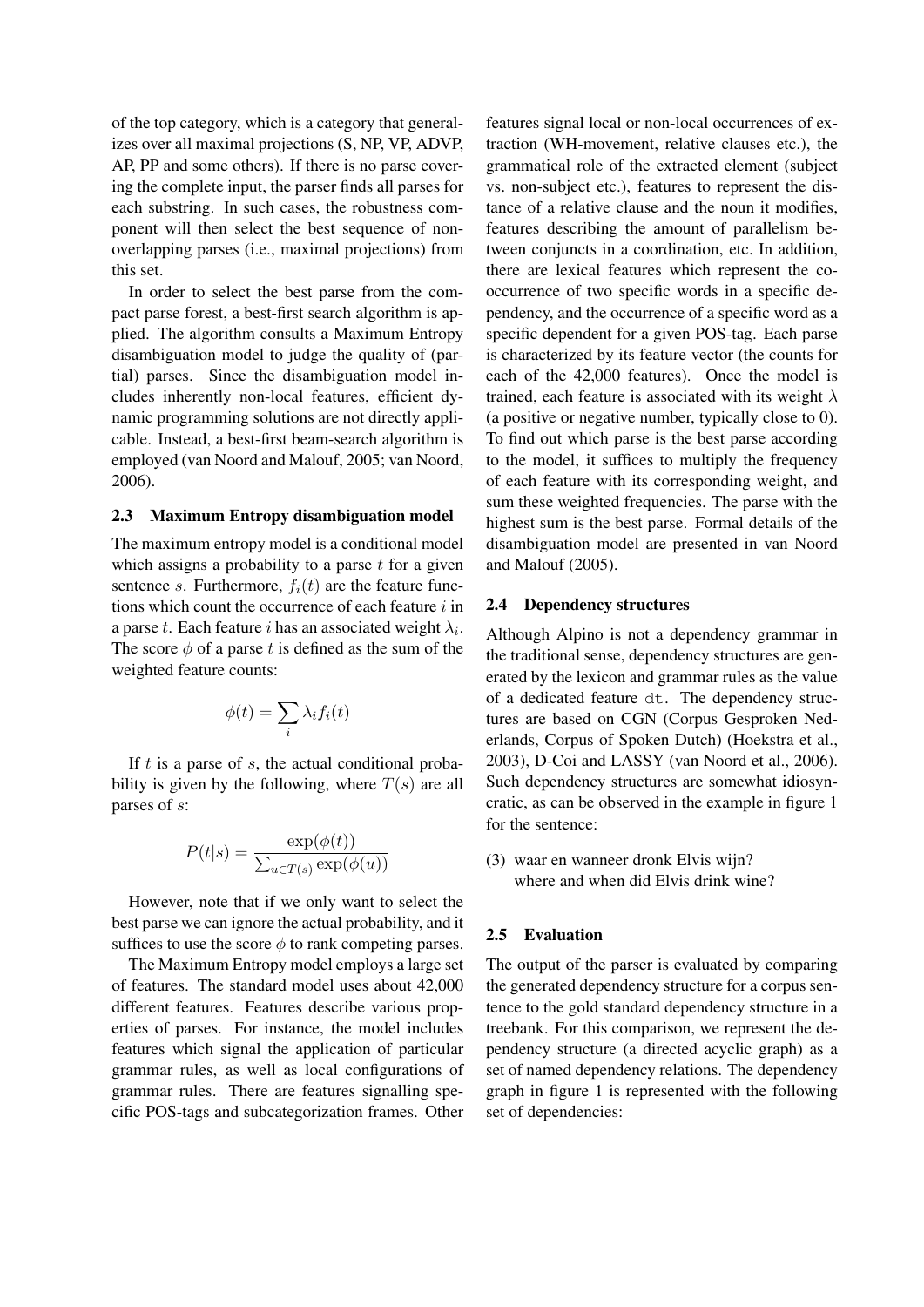

Figure 1: Dependency graph example. Reentrant nodes are visualized using a bold-face index. Root forms of head words are explicitly included in separate nodes, and different types of head receive a different relation label such as hd, crd (for coordination), whd (for WH-phrases) etc. In this case, the WH-phrase is both the *whd* element of the top-node, as well as a *mod* dependent of *drink*.

| crd/cnj(en, waar)                            | crd/cnj(en, wanneer) |
|----------------------------------------------|----------------------|
| whd/body(en,drink)                           | hd/mol(drink, en)    |
| $hd/obj1(drink, wijn)$ $hd/su(drink, Elvis)$ |                      |

Comparing these sets, we count the number of dependencies that are identical in the generated parse and the stored structure, which is expressed traditionally using f-score (Briscoe et al., 2002). We prefer to express similarity between dependency structures by *concept accuracy*:

$$
CA = 1 - \frac{\sum_{i} D_f^i}{\max(\sum_{i} D_g^i, \sum_{i} D_p^i)}
$$

where  $D_p^i$  is the number of dependencies produced by the parser for sentence i,  $D_q$  is the number of dependencies in the treebank parse, and  $D_f$  is the number of incorrect and missing dependencies produced by the parser.

The standard version of Alpino that we use here as baseline system is trained on the 145,000 word Alpino treebank, which contains dependency structures for the cdbl (newspaper) part of the Eindhoven corpus. The parameters for training the model are the same for the baseline model, as well as the model that includes the self-trained bilexical preferences (introduced below). These parameters include

| #sentences                | 100%    | 30,000,000  |
|---------------------------|---------|-------------|
| #words                    |         | 500,000,000 |
| #sentences without parse  | $0.2\%$ | 100,000     |
| #sentences with fragments | 8%      | 2,500,000   |
| #single full parse        | $92\%$  | 27,500,000  |

Table 1: Approximate counts of the number of sentences and words in the parsed corpus. About 0,2% of the sentences did not get a parse, for computational reasons (out of memory, or maximum parse time exceeded).

the Gaussian penalty, thresholds for feature selection, etc. Details of the training procedure are described in van Noord and Malouf (2005).

#### 2.6 Parsed Corpora

Over the course of about a year, Alpino has been used to parse most of the TwNC-02 (Twente Newspaper Corpus), Dutch Wikipedia, and the Duch part of Europarl. TwNC consists of Dutch newspaper texts from 1994 - 2004. We did not use the material from Trouw 2001, since part of that material is used in the test set used below. We used the 200 node Beowulf Linux cluster of the High-Performance Computing center of the University of Groningen. The dependency structures are stored in XML. The XML files can be processed and searched in various ways, for instance, using XPATH, XSLT and Xquery (Bouma and Kloosterman, 2002). Some quantitative information of this parsed corpus is listed in table 1. In the experiments described below, we do not distinguish between full and fragment parses; sentences without a parse are obviously ignored.

#### 3 Bilexical preferences

#### 3.1 Association Score

The parsed corpora described in the previous section have been used in order to compute association scores between lexical dependencies. The parses constructed by Alpino are dependency structures. In such dependency structures, the basic dependencies are of the form  $r(w_1, w_2)$  where r is a relation such as *subject, object, modifier, prepositional complement, ...,* and  $w_i$  are root forms of words.

Bilexical preference between two root forms  $w_1$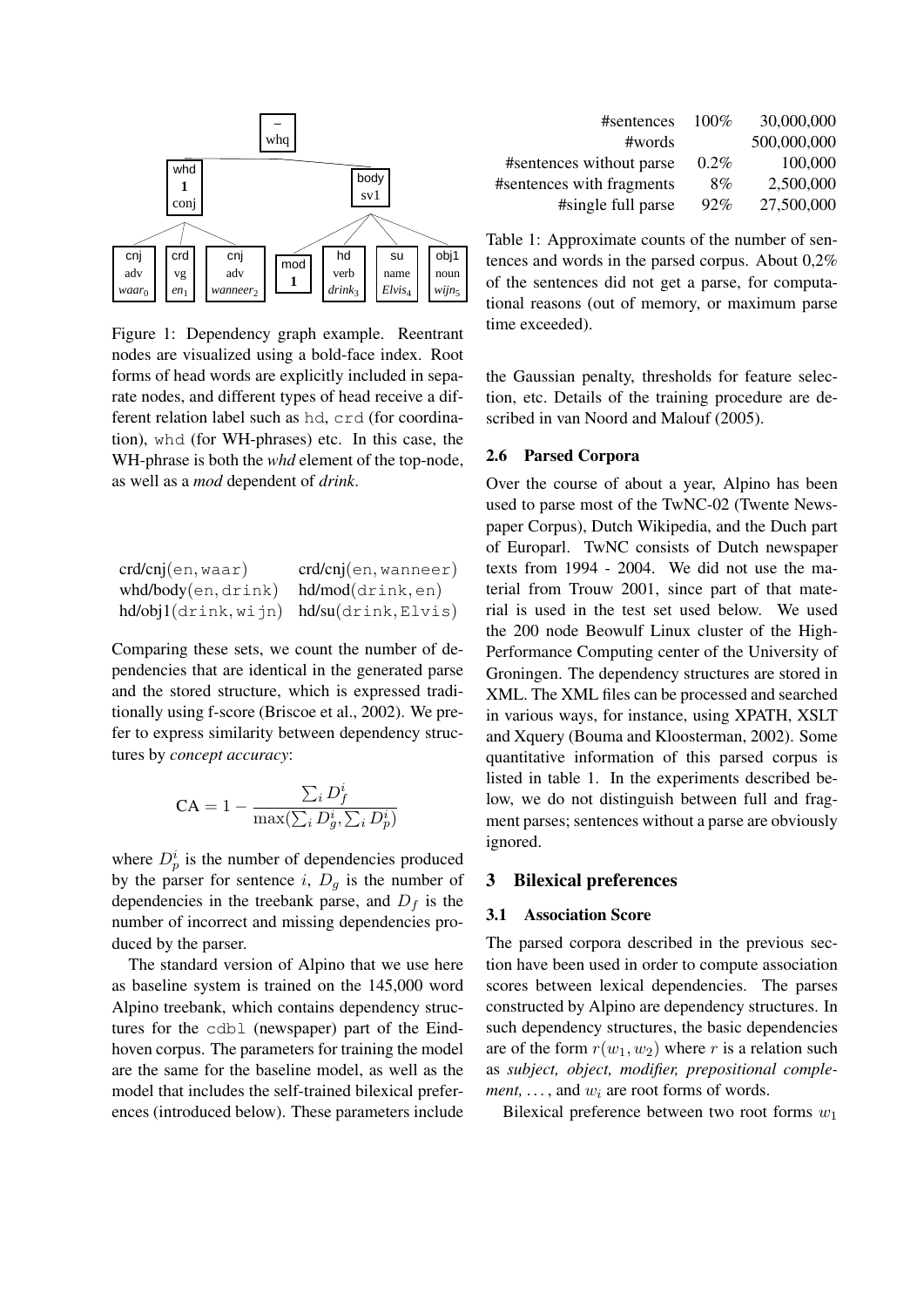| tokens                         | 480,000,000 |
|--------------------------------|-------------|
| types                          | 100,000,000 |
| types with frequency $\geq 20$ | 2,000,000   |

Table 2: Number of lexical dependencies in parsed corpora (approximate counts)

| bijltje        | gooi_neer   | 13 |
|----------------|-------------|----|
| duimschroef    | draai_aan   | 13 |
| peentje        | zweet       | 13 |
| traantje       | pink_weg    | 13 |
| boontje        | dop         | 12 |
| centje         | verdien_bij | 12 |
| champagne_fles | ontkurk     | 12 |
| dorst          | les         | 12 |
|                |             |    |

Table 3: Pairs involving a direct object relationship with the highest pointwise mutual information score.

and  $w_2$  is computed using an association score based on *pointwise mutual information*, as defined by Fano (1961) and used for a similar purpose in Church and Hanks (1990), as well as in many other studies in corpus linguistics. The association score is defined here as follows:

$$
I(r(w_1, w_2) = \log \frac{f(r(w_1, w_2))}{f(r(w_1, ...)) f((-, w_2))}
$$

where  $f(X)$  is the relative frequency of X. In the above formula, the underscore is a place holder for an arbitrary relation or an arbitrary word. The association score  $I$  compares the actual relative frequency of  $w_1$  and  $w_2$  with dependency r, with the relative frequency we would expect if the words were independent. For instance, to compute  $I(hd/obj1(\text{drink}, \text{melk}))$  we lookup the number of times drink occurs with a direct object out of all 462,250,644 dependencies (15,713) and the number of times melk occurs as a dependent  $(10,172)$ . If we multiply the two corresponding relative frequencies, we get the expected relative frequency (0.35) for hd/obj1(drink, melk), which is about 560 times as big as the actual frequence, 195. Taking the log of this gives us the association score (6.33) for this bi-lexical dependency. Note that pairs that we have seen fewer than 20 times are ignored. Mutual information scores are unreliable for low frequencies. An additional benefit of a frequency threshold is a manageable size of the resulting data-structures.

The pairs involving a direct object relationship with the highest scores are listed in table 3. The

| biertje   | small glass of beer    | 8 |
|-----------|------------------------|---|
| borreltje | strong alcoholic drink | 8 |
| glaasje   | small glass            | 8 |
| pilsje    | small glass of beer    | 8 |
| pintje    | small glass of beer    | 8 |
| pint      | glass of beer          | 8 |
| wijntje   | small glass of wine    | 8 |
| alcohol   | alcohol                | 7 |
| bier      | beer                   | 7 |

Table 4: Pairs involving a direct object relationship with the highest pointwise mutual information score for the verb drink.

| overlangs        | snijd_door | 12 |
|------------------|------------|----|
| welig            | tier       | 12 |
| dunnetjes        | doe_over   | 11 |
| stief_moederlijk | bedeel     | 11 |
| on_zedelijk      | betast     | 11 |
| stierlijk        | verveel    | 11 |
| cum laude        | studeer_af | 10 |
| hermetisch       | grendel_af | 10 |
| ingespannen      | tuur       | 10 |
| instemmend       | knik       | 10 |
| kostelijk        | amuseer    | 10 |

Table 5: Pairs involving a modifier relationship between a verb and an adverbial with the highest association score.

highest scoring nouns that occur as the direct object of drink are listed in table 4.

Selection restrictions are often associated only with direct objects. We include bilexical association scores for all types of dependencies. We found that association scores for other types of dependencies also captures both collocational preferences as well as weaker cooccurrence preferences. Some examples including modifiers are listed in table 5. Such preferences are useful for disambiguation as well. Consider the ambiguous Dutch sentence

(4) omdat we lauw bier dronken because we drank warm beer because we drank beer warmly

The adjective lauw (cold, lukewarm, warm) can be used to modify both nouns and verbs; this latter possibility is exemplified in:

(5) We hebben lauw gereageerd We reacted indifferently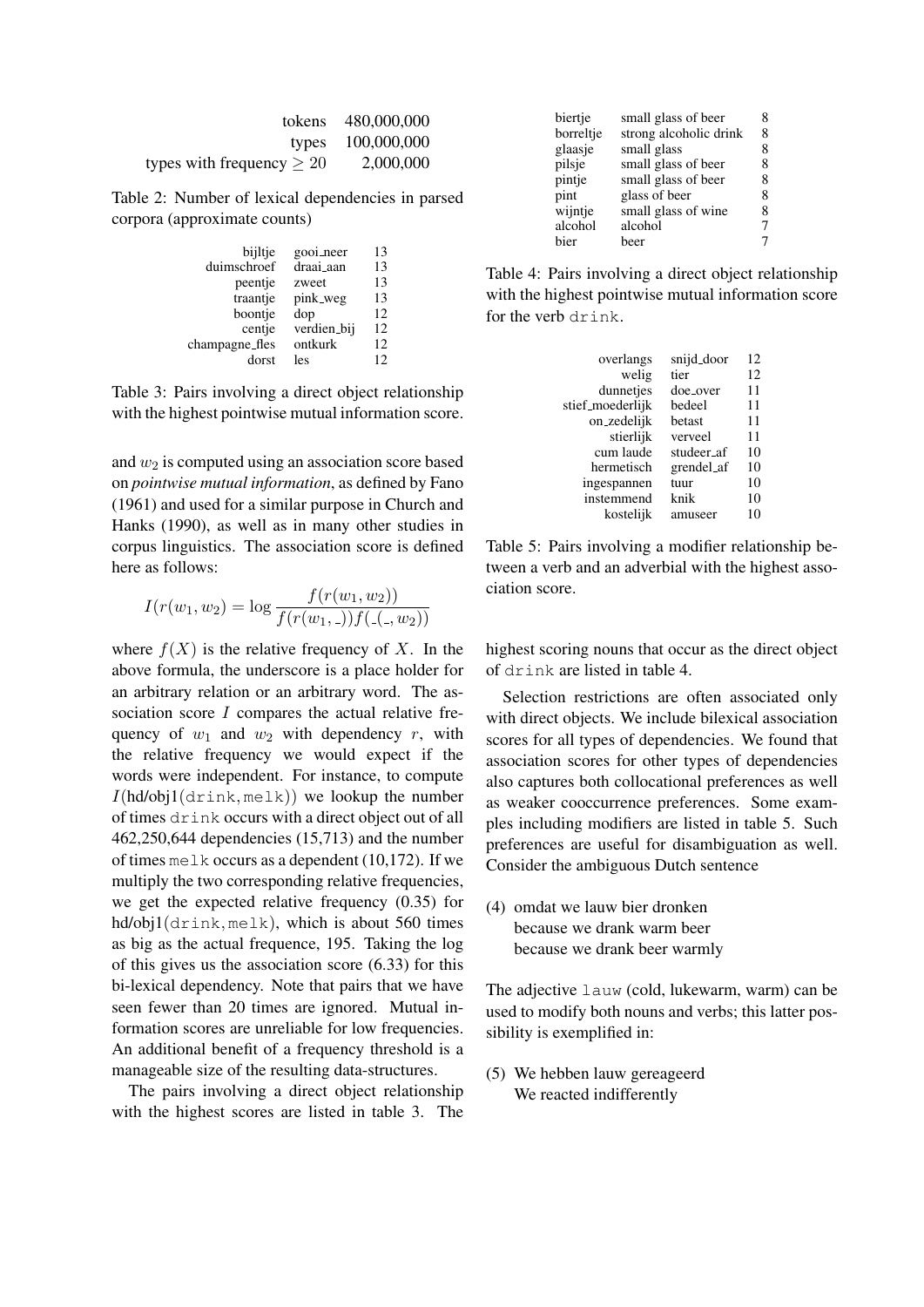

Figure 2: Dependency structure produced for coordination

## 3.2 Extending pairs

The CGN dependencies that we work with fail to relate pairs of words in certain syntactic constructions for which it can be reasonably assumed that bilexical preferences should be useful. We have identified two such constructions, namely relative clauses and coordination, and for these constructions we generalize our method, to take such dependencies into account too.

Consider coordinations such as:

(6) Bier of wijn drinkt Elvis niet Beer or wine, Elvis does not drink

The dependency structure of the intended analysis is given in figure 2. The resulting set of dependencies for this example treats the coordinator as the head of the conjunction:

| hd/obj1(drink, of)     | $crd/cnj($ of, bier) |
|------------------------|----------------------|
| $crd/cnj($ of,wijn $)$ | hd/su(drink, elvis)  |
| hd/mol(drink,niet)     |                      |

So there are no direct dependencies between the verb and the individual conjuncts. For this reason, we add additional dependencies  $r(A, C)$  for every pair of dependency  $r(A, B)$ , crd/cnj $(B, C)$ .

Relative clauses are another syntactic phenomenon where we extend the set of dependencies. For a noun phrase such as:

(7) Wijn die Elvis niet dronk Wine which Elvis did not drink

there is no direct dependency between wijn and drink, as can be seen in the dependency structure



Figure 3: Dependency structure produced for relative clause

given in figure 3. Sets of dependencies are extended in such cases, to make the relation between the noun and the role it plays in the relative clause explicit.

## 3.3 Using association scores as features

The association scores for all dependencies are used in our maximum entropy disambiguation model as follows. The technique is reminiscent of the inclusion of auxiliary distributions in stochastic attributevalue grammar (Johnson and Riezler, 2000).

Recall that a maximum entropy disambiguation model exploits features. Features are properties of parses, and we can use such features to describe any property of parses that we believe is of importance for disambiguation. For the disambiguation model, a parse is fully characterized by a vector of feature counts.

We introduce features  $z(t, r)$  for each of the major POS labels  $t$  (verb, noun, adjective, adverb, ...) and each of the dependency relations  $r$ . The 'count' of such a feature is determined by the association scores for actually occuring dependency pairs. For example, if in a given parse a given verb  $v$  has a direct object dependent  $n$ , then we compute the association of this particular pair, and use the resulting number as the count of that feature. Of course, if there are multiple dependencies of this type in a single parse, the corresponding association scores are all summed.

To illustrate this technique, consider the dependency structure given earlier in figure 2. For this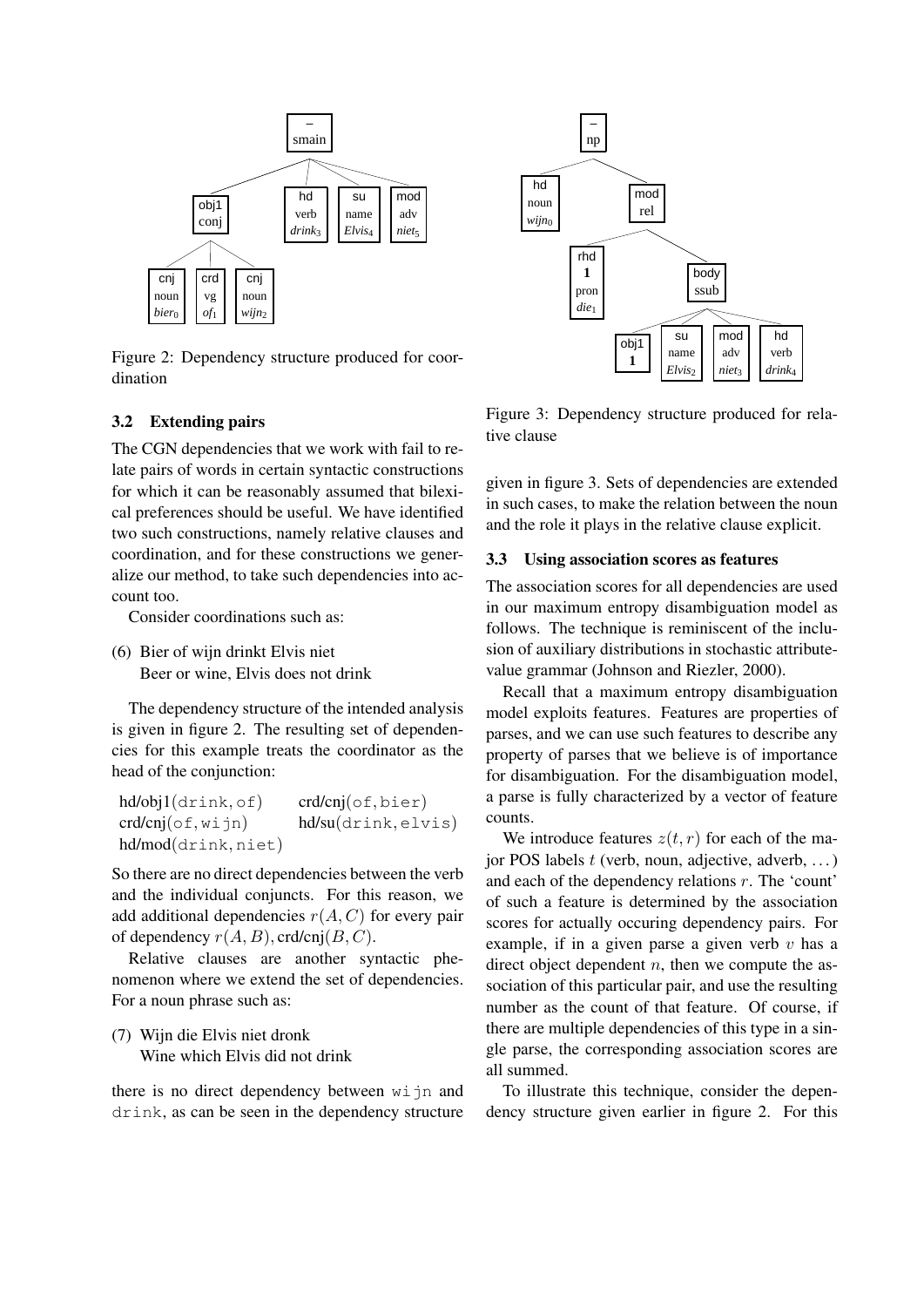example, there are four of these new features with a non-zero count. The counts are given by the corresponding association scores as follows:

$$
z(\text{verb},\text{hd}/\text{su}) = I(\text{hd}/\text{su}(\text{drink},\text{elvis}))
$$
\n
$$
z(\text{verb},\text{hd}/\text{mod}) = I(\text{hd}/\text{mod}(\text{drink},\text{niet}))
$$
\n
$$
z(\text{verb},\text{hd}/\text{obj1}) = I(\text{hd}/\text{obj1}(\text{drink},\text{of}))
$$
\n
$$
+ I(\text{hd}/\text{obj1}(\text{drink},\text{bier}))
$$
\n
$$
z(\text{conj},\text{crd}/\text{cnj}) = I(\text{crd}/\text{cnj}(\text{of},\text{bier}))
$$
\n
$$
+ I(\text{crd}/\text{cnj}(\text{of},\text{wijn}))
$$

It is crucial to observe that the new features do not include any direct reference to actual words. This means that there will be only a fairly limited number of new features (depending on the number of tags  $t$ and relations  $r$ ), and we can expect that these features are frequent enough to be able to estimate their weights in training material of limited size.

Association scores can be negative if two words in a lexical dependency occur less frequently than one would expect if the words were independent. However, since association scores are unreliable for low frequencies (including, often, frequencies of zero), and since such negative associations involve low frequencies by their nature, we only take into account positive association scores.

# 4 Experiments

We report on two experiments. In the first experiment, we report on the results of tenfold crossvalidation on the Alpino treebank. This is the material that is standardly used for training and testing. For each of the sentences of this corpus, the system produces atmost the first 1000 parses. For every parse we compute the quality by comparing its dependency structure with the gold standard dependency structure in the treebank. For training, atmost 100 parses are selected randomly for each sentence. For (tenfold cross-validated) testing, we use all available parses for a given sentence. In order to test the quality of the model, we check for each given sentence which of its atmost 1000 parses is selected by the disambiguation model. The quality of that parse is used in the computation of the accuracy, as listed in table 6. The column labeled *exact* measures the proportion of sentences for which the model selected the best possible parse (there can be multiple

|                               |              | fscore err.red. exact |             | CA.        |
|-------------------------------|--------------|-----------------------|-------------|------------|
|                               | $\%$         | $\%$                  | $\%$        | $\%$       |
| baseline 74.02                |              | $0.00\,$              |             | 16.0 73.48 |
|                               | oracle 91.97 | 100.00                | 100.0 91.67 |            |
| standard                      | 87.41        | 74.60                 |             | 52.0 87.02 |
| $+$ self-training 87.91 77.38 |              |                       |             | 54.8 87.51 |

Table 6: Results with ten-fold cross-validation on the Eindhoven-cdbl part of the Alpino treebank. In these experiments, the models are used to select a parse from a given set of atmost 1000 parses per sentence.

best possible parses). The *baseline* row reports on the quality of a disambiguation model which simply selects the first parse for each sentence. The *oracle* row reports on the quality of the best-possible disambiguation model, which would (by magic) always select the best possible parse (some parses are outside the coverage of the system, and some parses are generated only after more than 1000 inferior parses). The *error reduction* column measures which part of the disambiguation problem (difference between the baseline and oracle scores) is solved by the model.<sup>1</sup>

The results show a small but clear increase in error reduction, if the standard model (without the association score features) is compared with a (retrained) model that includes the association score features. The relatively large improvement of the *exact* score suggests that the bilexical preference features are particularly good at choosing between very good parses.

For the second experiment, we evaluate how well the resulting model performs in the full system. First of all, this is the only really convincing evaluation which measures progress for the system as a whole by virtue of including bilexical preferences. The second motivation for this experiment is for methodological reasons: we now test on a truly unseen test-set. The first experiment can be criti-

<sup>&</sup>lt;sup>1</sup>Note that the error reduction numbers presented in the table are lower than those presented in van Noord and Malouf (2005). The reason is, that we report here on experiments in which parses are generated with a version of Alpino with the POS-tagger switched on. The POS-tagger already reduces the number of ambiguities, and in particular solves many of the 'easy' cases. The resulting models, however, are more effective in practice (where the model also is applied after the POStagger).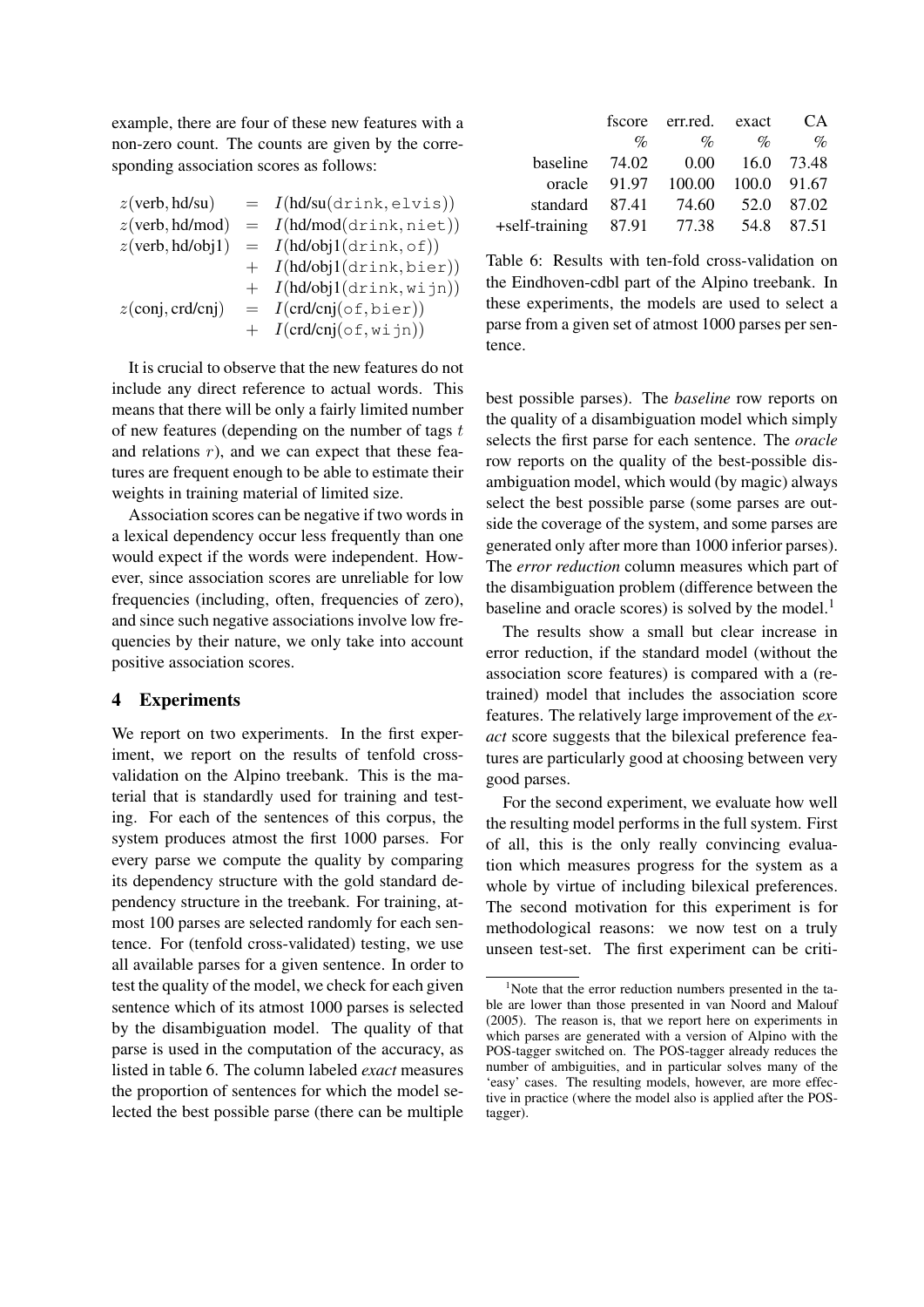|                                        | prec            | rec fscore              | - CA             |
|----------------------------------------|-----------------|-------------------------|------------------|
|                                        | $\mathscr{A}_0$ | $\%$<br>$\mathscr{A}_0$ | $\mathcal{O}'_0$ |
| standard 90.77 90.49 90.63 90.32       |                 |                         |                  |
| +self-training 91.19 90.89 91.01 90.73 |                 |                         |                  |

Table 7: Results on the WR-P-P-H part of the D-Coi corpus (2267 sentences from the newspaper Trouw, from 2001). In these experiments, we report on the full system. In the full system, the disambiguation model is used to guide a best-first beam-search procedure which extracts a parse from the parse forest. Difference in CA was found to be significant (using paired T-test on the per sentence CA scores).

cized on methodological grounds as follows. The Alpino Treebank was used to train the disambiguation model which was used to construct the large parsed treebank from which we extracted the counts for the association scores. Those scores might somehow therefore indirectly reflect certain aspects of the Alpino Treebank training data. Testing on that data later (with the inclusion of the association scores) is therefore not sound.

For this second experiment we used the WR-P-P-H (newspaper) part of the D-Coi corpus. This part contains 2256 sentences from the newspaper Trouw (2001). In table 7 we show the resulting f-score and CA for a system with and without the inclusion of the  $z(t, r)$  features. The improvement found in the previous experiment is confirmed.

# 5 Conclusion and Outlook

One might wonder why self-training works in the case of selection restrictions, at least in the set-up described above. One may argue that, in order to learn that *milk* is a good object for *drink*, the parser has to analyse examples of *drink milk* in the raw data correctly. But if the parser is capable of analysing these examples, why does it need selection restrictions? The answer appears to be that the parser (without selection restrictions) is able to analyse the large majority of cases correctly. These cases include the many easy occurrences where no (difficult) ambiguities arise (case marking, number agreement and other syntactic characteristics often force a single reading). The easy cases outnumber the misparsed difficult cases, and therefore the selection restrictions can be learned. Using these selection restrictions as additional features, the parser is then able to also get the difficult, ambiguous, cases right.

There are various aspects of our method that need further investigation. First of all, existing techniques that involve selection restrictions (e.g., Resnik (1993)) typically assume classes of nouns, rather than individual nouns. In future work we hope to generalize our method to take classes into account, where the aim is to learn class membership also on the basis of large parsed corpora.

Another aspect of the technique that needs further research involves the use of a threshold in establishing the association score, and perhaps related to this issue, the incorporation of negative association scores (for instance for cases where a large number of cooccurrences of a pair would be expected but where in fact none or very few were found).

There are also some more practical issues that perhaps had a negative impact on our results. First, the large parsed corpus was collected over a period of about a year, but during that period, the actual system was not stable. In particular, due to various improvements of the dictionary, the root form of words that was used by the system changed over time. Since we used root forms in the computation of the association scores, this could be harmful in some specific cases. A further practical issue concerns repeated sentences or even full paragraphs. This happens in typical newspaper material for instance in the case of short descriptions of movies that may be repeated weekly for as long as that movie is playing. Pairs of words that occur in such repeated sentences receive association scores that are much too high. The method should be adapted to take this into account, perhaps simply by removing duplicated sentences.

Clearly, the idea that selection restrictions ought to be useful for parsing is not new. However, as far as we know this is the first time that automatically acquired selection restrictions have been shown to improve parsing accuracy results.

## Acknowledgements

This research was carried out in part in the context of the D-Coi and Lassy projects. The D-Coi and Lassy projects are carried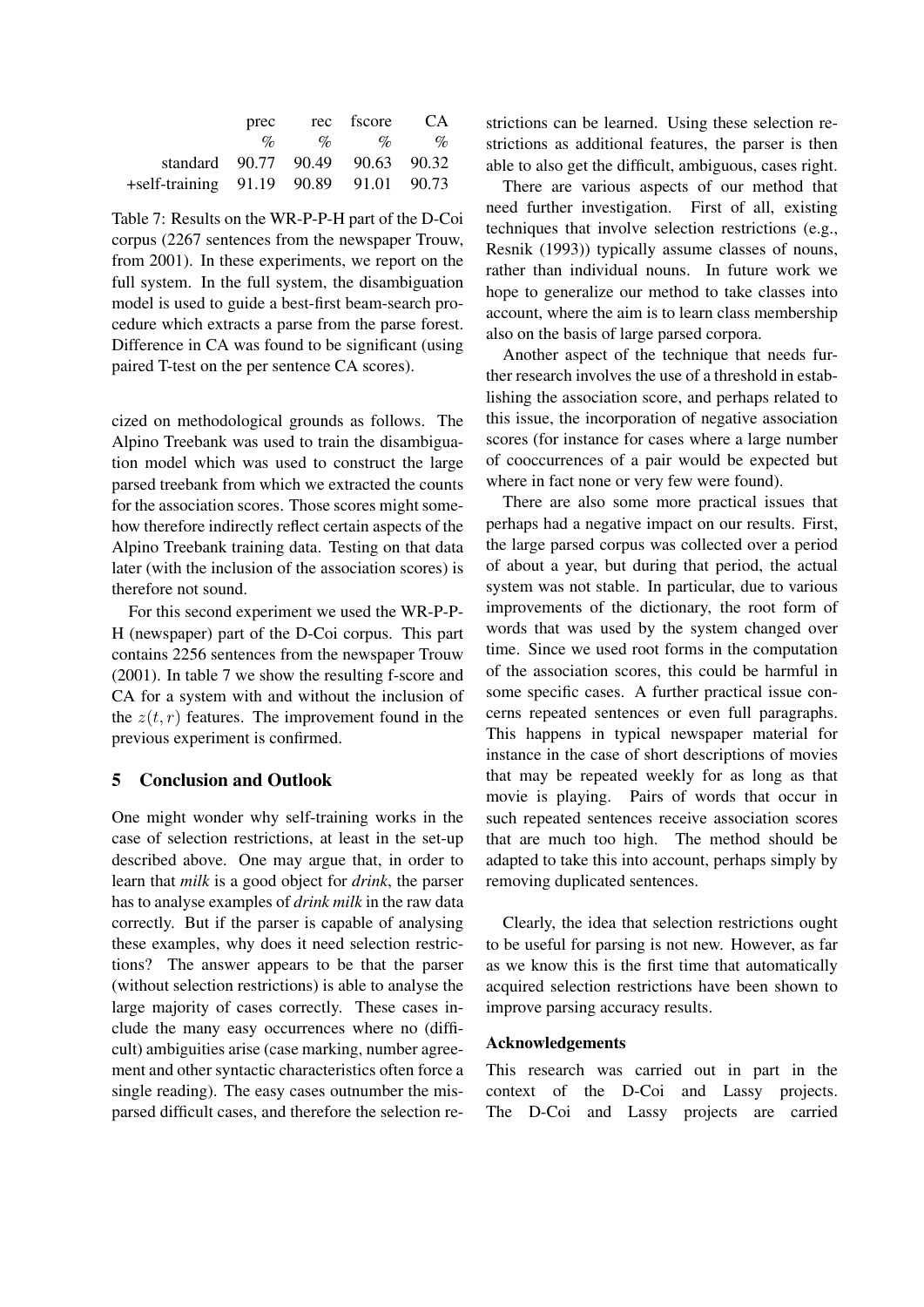out within the STEVIN programme which is funded by the Dutch and Flemish governments (http://taalunieversum.org/taal/technologie/stevin/).

#### References

- Takeshi Abekawa and Manabu Okumura. 2006. Japanese dependency parsing using co-occurrence information and a combination of case elements. In *Proceedings of the 21st International Conference on Computational Linguistics and 44th Annual Meeting of the Association for Computational Linguistics*, pages 833–840, Sydney, Australia, July. Association for Computational Linguistics.
- Gosse Bouma and Geert Kloosterman. 2002. Querying dependency treebanks in XML. In *Proceedings of the Third international conference on Language Resources and Evaluation (LREC)*, pages 1686–1691, Gran Canaria, Spain.
- Ted Briscoe, John Carroll, Jonathan Graham, and Ann Copestake. 2002. Relational evaluation schemes. In *Proceedings of the Beyond PARSEVAL Workshop at the 3rd International Conference on Language Resources and Evaluation*, pages 4–8, Las Palmas, Gran Canaria.
- Kenneth Ward Church and Patrick Hanks. 1990. Word association norms, mutual information and lexicography. *Computational Linguistics*, 16(1):22–29.
- Robert Mario Fano. 1961. *Transmission of Information: A Statistical Theory of Communications*. MIT Press, Cambridge, MA.
- Heleen Hoekstra, Michael Moortgat, Bram Renmans, Machteld Schouppe, Ineke Schuurman, and Ton van der Wouden, 2003. *CGN Syntactische Annotatie*, December.
- Mark Johnson and Stefan Riezler. 2000. Exploiting auxiliary distributions in stochastic unification-based grammars. In *Proceedings of the first conference on North American chapter of the Association for Computational Linguistics*, pages 154–161, San Francisco, CA, USA. Morgan Kaufmann Publishers Inc.
- Daisuke Kawahara and Sadao Kurohashi. 2006. A fullylexicalized probabilistic model for japanese syntactic and case structure analysis. In *Proceedings of the main conference on Human Language Technology Conference of the North American Chapter of the Association of Computational Linguistics*, pages 176–183, Morristown, NJ, USA. Association for Computational Linguistics.
- David McClosky, Eugene Charniak, and Mark Johnson. 2006. Effective self-training for parsing. In *Proceedings of the Human Language Technology Conference*

*of the NAACL, Main Conference*, pages 152–159, New York City, USA, June. Association for Computational Linguistics.

- Robbert Prins. 2005. *Finite-State Pre-Processing for Natural Language Analysis*. Ph.D. thesis, University of Groningen.
- Philip Stuart Resnik. 1993. *Selection and information: a class-based approach to lexical relationships*. Ph.D. thesis, University of Pennsylvania, Philadelphia, PA, USA.
- Gertjan van Noord and Robert Malouf. 2005. Wide coverage parsing with stochastic at-<br>tribute value grammars. Draft available from tribute value grammars. http://www.let.rug.nl/˜vannoord. A preliminary version of this paper was published in the Proceedings of the IJCNLP workshop Beyond Shallow Analyses, Hainan China, 2004.
- Gertjan van Noord, Ineke Schuurman, and Vincent Vandeghinste. 2006. Syntactic annotation of large corpora in STEVIN. In *Proceedings of the 5th International Conference on Language Resources and Evaluation (LREC)*, Genoa, Italy.
- Gertjan van Noord. 2006. At Last Parsing Is Now Operational. In *TALN 2006 Verbum Ex Machina, Actes De La 13e Conference sur Le Traitement Automatique des Langues naturelles*, pages 20–42, Leuven.

## Examples

Here we list a number of examples, which suggest that selection restrictions can also be important for dependencies, other than direct objects.

High scoring pairs involving a subject relationship with a verb:

| alarmbel             | rinkel     |
|----------------------|------------|
| champagnekurk        | knal       |
| <b>g<sub>1</sub></b> | echtbreek  |
| haan                 | kraai      |
| kikker               | kwaak      |
| rups                 | verpop     |
| vonk                 | overspring |
| zweet                | parel      |
| belletje             | rinkel     |
| brievenbus           | klepper    |

High scoring pairs involving a modifier relationship with a noun: